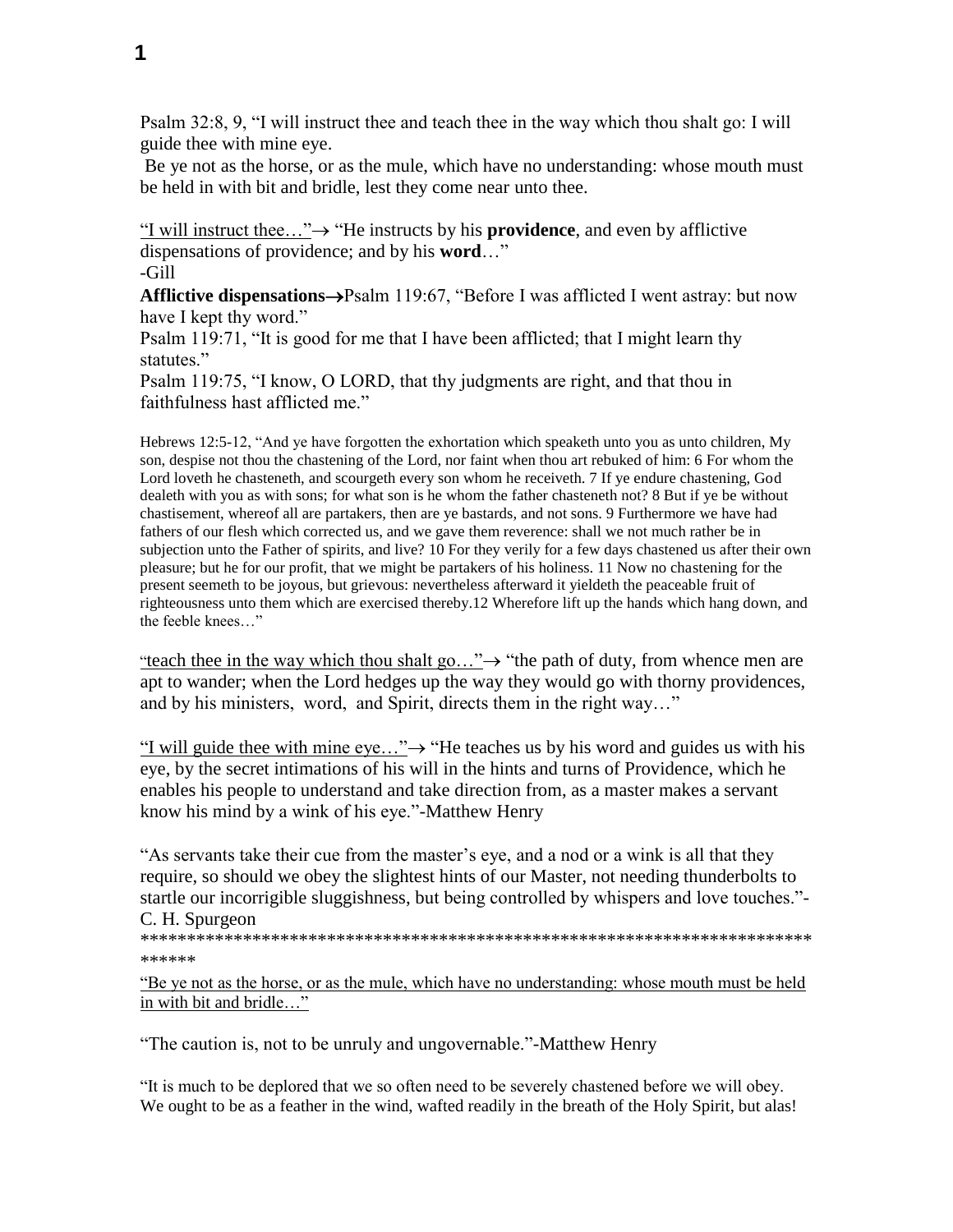we lie like motionless logs, and stir not with heaven itself in view. Those cutting bits of affliction show how hard mouthed we are, those bridles of infirmity manifest our headstrong and wilful manners. We should not be treated like mules if there was not so much of the ass about us. If we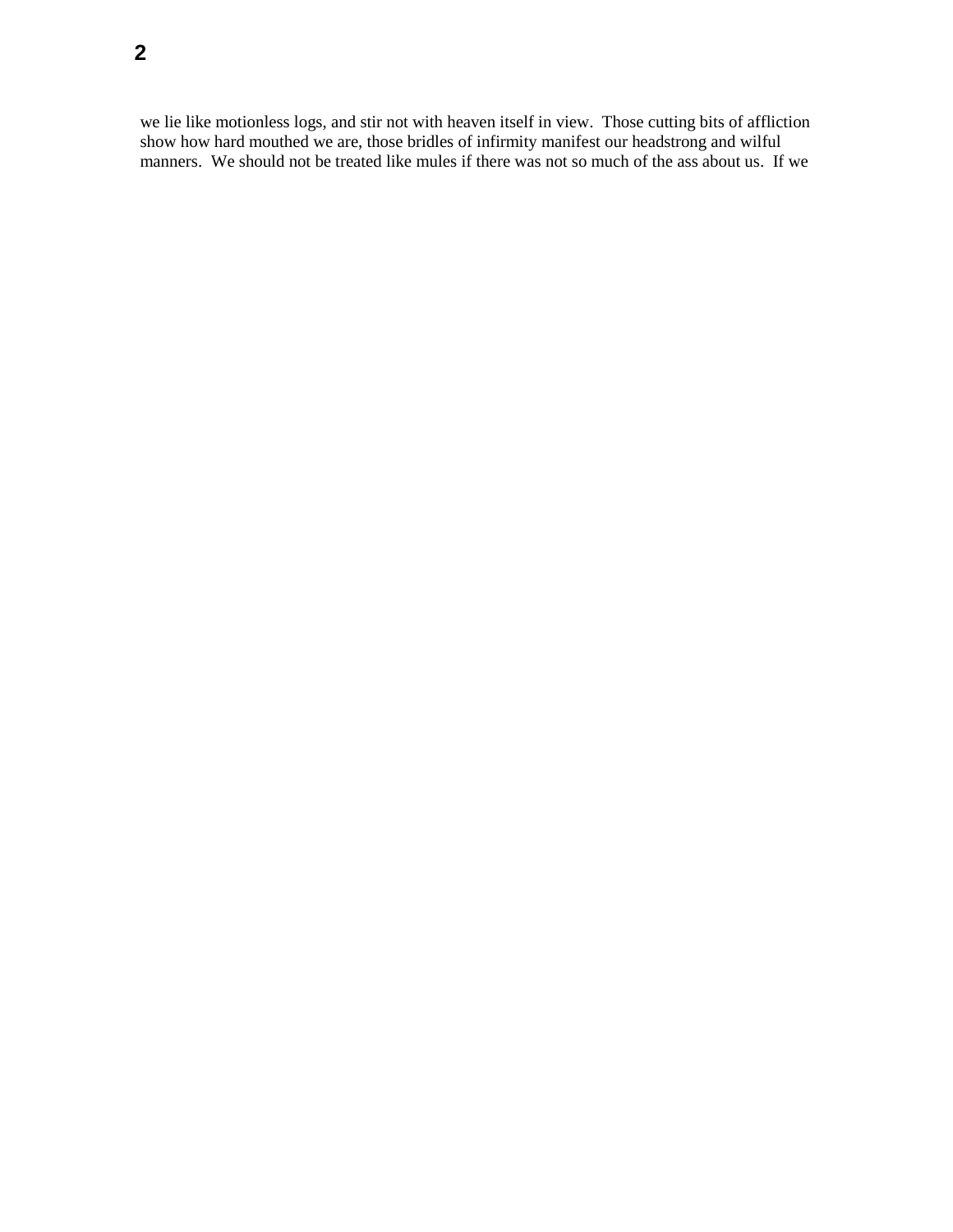will be fractious, we must expect to be kept in with a tight rein. Oh, for grace to obey the Lord willingly, lest like the wilful servant, we are beaten with many stripes."-C. H. Spurgeon

"Consider the causes why a broken leg is incurable in a horse, and easily curable in a man. The horse is incapable of counsel to submit himself to the farrier; and therefore in case his leg be set he flings, flounces, and flies out, unjointing it again by his misemployed mettle, counting all binding to be shackles and fetters unto him: whereas a man willingly resigns himself to be ordered by the *surgeon*, preferring rather to be a prisoner for some days, than a cripple all his life."- Thomas Fuller

"The horse and the mule are turned with difficulty; they must be constrained with bit and bridle. Do not be like them; do not oblige your Maker to have continual recourse to afflictions, trials, and severe dispensations of providence, to keep you in the way, or to recover you after you have gone out of it."-Adam Clarke

\*\*\*\*\*\*

# Other Scriptures Which Have To Do With Having A Heart To Obey

Proverbs 3:1, "My son, forget not my law; but let thine heart keep my commandments..."

Proverbs 4:20, "My son, attend to my words; **incline thine ear** unto my sayings."

Proverbs 8:33, "Hear instruction, and be wise, and refuse it not."

Proverbs 2:1-5, "My son, if thou wilt receive my words, and hide my commandments with thee; 2 So that thou **incline thine ear** unto wisdom, and apply thine heart to understanding; 3 Yea, if thou criest after knowledge, and liftest up thy voice for understanding; 4 If thou seekest her as silver, and searchest for her as for hid treasures; 5 Then shalt thou understand the fear of the LORD, and find the knowledge of God."

### The Horror of Persistent Disobedience

Proverbs 1:7, "The fear of the LORD is the beginning of knowledge: but fools despise wisdom and instruction."

Proverbs 8:36 But he that sinneth against me wrongeth his own soul: all they that hate me love death.

Proverbs 1:24-30, "Because I have called, and ye refused; I have stretched out my hand, and no man regarded; 25 But ye have set at nought all my counsel, and would none of my reproof: 26 I also will laugh at your calamity; I will mock when your fear cometh; 27 When your fear cometh as desolation, and your destruction cometh as a whirlwind; when distress and anguish cometh upon you. 28 Then shall they call upon me, but I will not answer; they shall seek me early, but they shall not find me: 29 For that they hated knowledge, and did not choose the fear of the LORD: 30 They would none of my counsel: they despised all my reproof."

Proverbs 5:11, 12, "And thou mourn at the last, when thy flesh and thy body are consumed, And say, How have I hated instruction, and my heart despised reproof..."

1 Samuel 15:22, 23, "And Samuel said, Hath the LORD as great delight in burnt offerings and sacrifices, as in obeying the voice of the LORD? Behold, to obey is better than sacrifice, and to